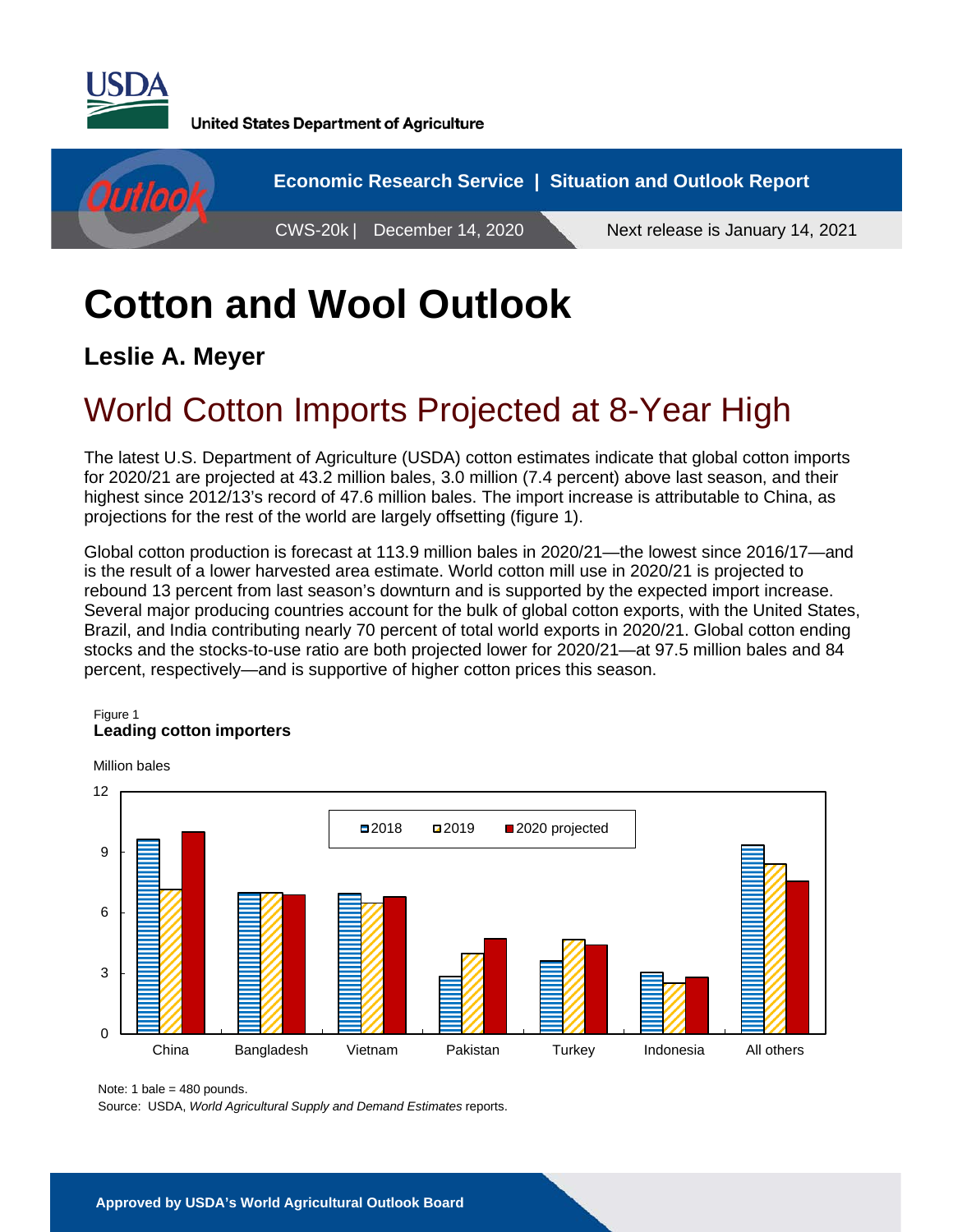## **Domestic Outlook**

## U.S. Cotton Production Estimate Reduced in December

According to USDA's December *Crop Production* report, 2020 U.S. cotton production is estimated at 15.95 million bales, 1.1 million below last month's forecast and 20 percent (4.0 million bales) below the 2019 crop. Harvested area this season is estimated at 9.0 million acres, indicating an abandonment rate of nearly 26 percent, compared with last season's 15.5 percent. The 2020 national yield is forecast at 850 pounds per harvested acre, slightly above last season's 823 pounds but 20 pounds below the 3-year average. Upland cotton production is estimated at 15.4 million bales, the lowest in 5 years. Similarly, the extra-long staple (ELS) crop—forecast at 554,000 bales—is also the smallest since 2015. For current production estimates by State, see table 10 published separately with this report.

Upland cotton production is forecast to decline in each of the four Cotton Belt regions this season (figure 2). In the Southwest, the 2020 upland crop is projected at 6.2 million bales, compared with last season's nearly 7.3 million bales, and the smallest crop since 2015. Limited rainfall throughout much of the growing season pushed Southwest abandonment (40 percent) well above average, resulting in the lowest upland cotton harvested area (4.5 million acres) in 7 years. The region's yield improved, however, to 665 pounds per harvested acre this season, but remains below the 10-year average.

In the Delta, 2020 cotton production is projected at 4.3 million bales, 22 percent (nearly 1.3 million bales) below last season's output and the smallest since a similar crop was produced in 2017. With the smallest planted and harvested area in 4 years, record yield expectations this season kept the crop from declining further. The Delta yield is estimated 3 percent higher at 1,173 pounds per harvested acre in 2020, compared with 2018's previous high of 1,152 pounds.



#### Figure 2 **U.S. regional upland cotton production**

Note: 1 bale =  $480$  pounds.

Source: USDA, National Agricultural Statistics Service, *Crop Production* reports.

**2**  Cotton and Wool Outlook, CWS-20k, December 14, 2020 USDA, Economic Research Service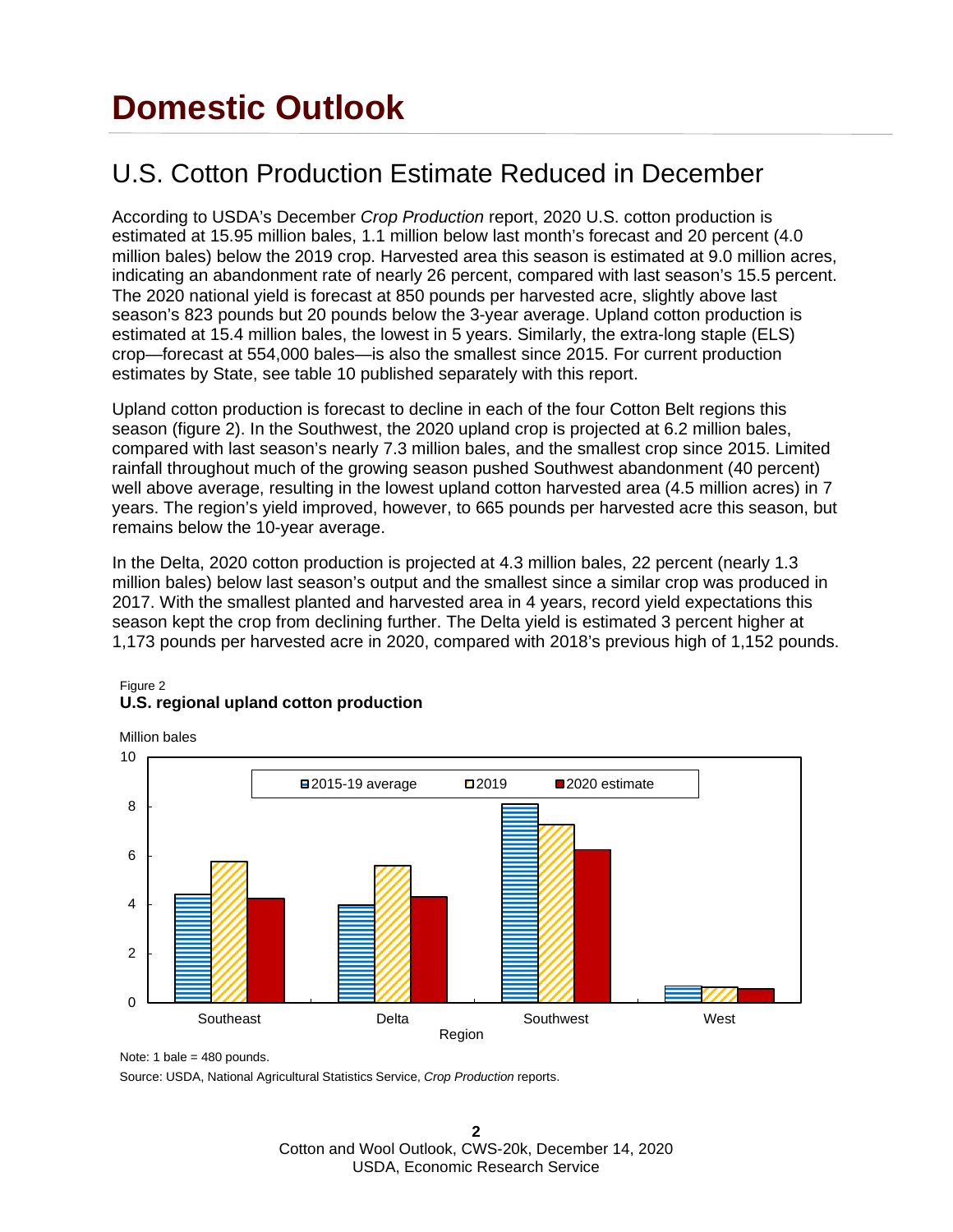For the Southeast, 2020 cotton production is forecast at approximately 4.3 million bales, 1.5 million below 2019, as area reached its lowest since 2016. Cotton harvested acreage is forecast at 2.3 million acres in 2020, compared with the 5-year average of 4.4 million. Meanwhile, the region's yield is estimated at 876 pounds per harvested acre, 7 percent below 2019 but slightly above the 5-year average.

In the West, upland production is projected at only 560,000 bales in 2020, compared with 631,000 bales in 2019. The region's 2020 harvested area and yield are each forecast at the second lowest in more than 70 years, behind only 2015. Harvested area is estimated near 200,000 acres, while the yield is forecast at 1,358 pounds per harvested acre—above 2019 but below the 5-year average.

## U.S. Cotton Export Estimate Increased; Stocks Lowered

Projected 2020/21 U.S. cotton demand was raised in December to 17.5 million bales, closer to last season's level of 17.7 million bales. An increase in the U.S. export forecast accounted for this month's revision, while the mill use estimate remains at 2.5 million bales. U.S. cotton exports are projected at 15.0 million bales in 2020/21, 500,000 bales below last season. Although increased import demand for raw cotton—particularly from China—supports the growth anticipated in world cotton mill use, uncertainties remain surrounding the recovery of the global economy. In addition, competitively priced cotton from other exporters is expected to limit U.S. shipments this season. Based on the current global cotton trade estimates, the U.S. share of world trade is forecast at only 35 percent in 2020/21, compared with last season's 38 percent.

With the increased U.S. cotton export projection and the considerably lower crop estimate in December, projected cotton ending stocks are reduced significantly this month. For 2020/21, U.S. ending stocks are currently projected at 5.7 million bales, 1.5 million below last month and a similar reduction from last season. Although U.S. stocks are expected to decline for the first time in 4 years, stocks remain at the second highest level in 12 years. The stocks-to-use ratio of 33 percent is 8 percentage points below the 2019/20 level and, as a result, is supportive of prices. Based on the latest cotton supply and demand outlook and recent prices for 2020/21, the U.S. average upland cotton farm price is projected at 65 cents per pound, above the final 2019/20 estimate of 59.6 cents per pound.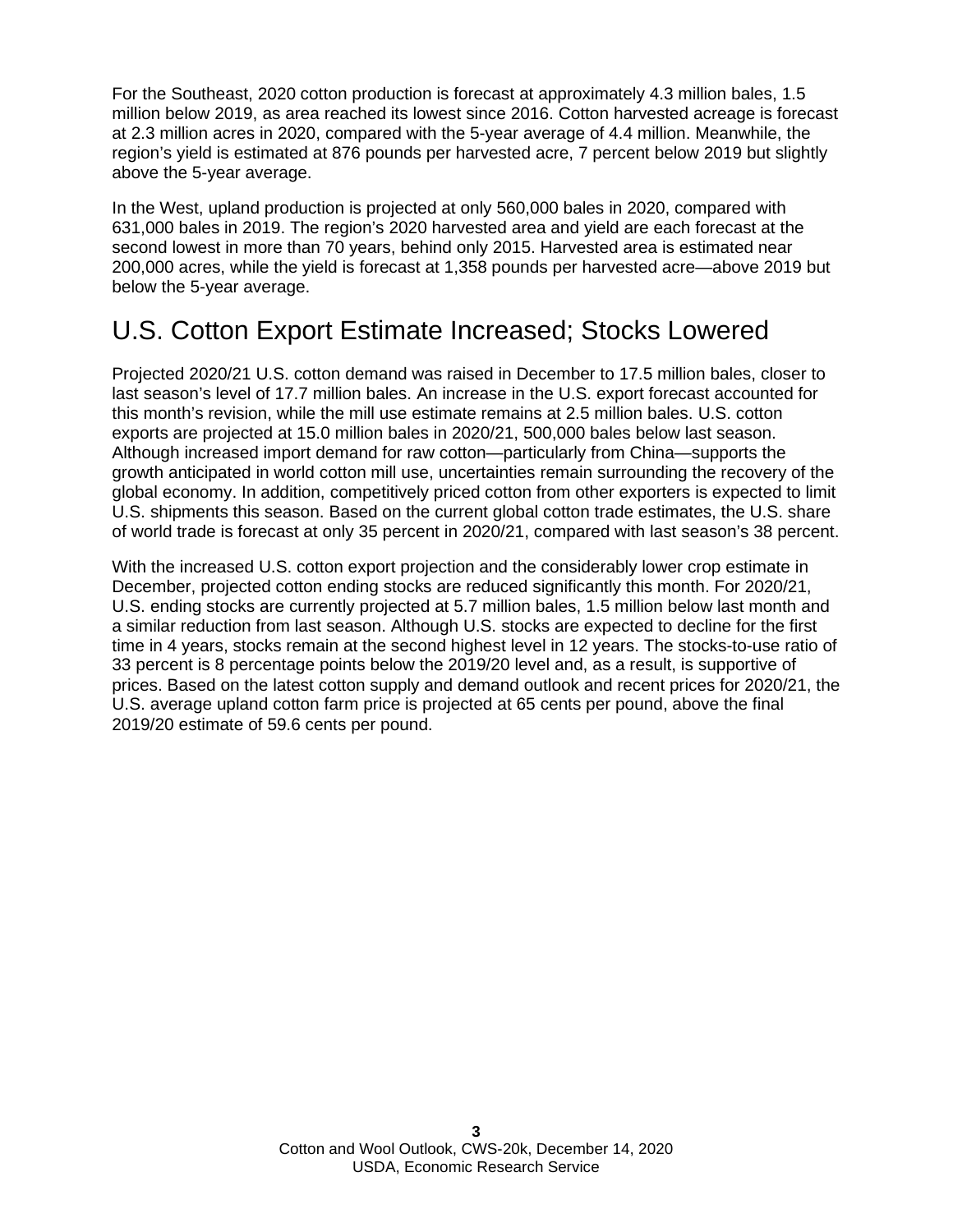## **International Outlook**

### World Cotton Production Lower in 2020/21

Global cotton production in 2020/21 is projected at 113.9 million bales, 2.2 million below the November projection and 8.2 million bales (nearly 7 percent) below last season (figure 3). Harvested area is forecast to decline by a similar percentage worldwide, while yield is about unchanged from 2019/20. Global cotton harvested area is projected at 32.5 million hectares (80.3 million acres) this season—2.3 million hectares lower—as harvested area for most major producers is reduced. The global yield is forecast at 763 kilograms (kg) per hectare (681 pounds per acre), slightly below the 3-year average.

Cotton production in 2020/21 is mixed, with the United States, Brazil, and Pakistan below a year ago, while Australia and China are higher this season and India is projected unchanged. Production in India—the leading cotton producer—is forecast at 29.5 million bales in 2020/21, identical to last season and the highest since 2013/14's record of 31.0 million bales. Harvested area in India is projected at a record 13.4 million hectares in 2020/21, as labor shortages for rice planting in the North and Government policies in the South supported higher cotton area this season. India's yield is forecast at only 479 kg per hectare—similar to the 3-year average despite better early crop prospects, as late-season rainfall limited the opportunity for an extended picking season.

For China, 2020/21 cotton production is projected at 27.5 million bales, 250,000 bales (1 percent) above a year earlier, with a higher yield more than offsetting lower harvested area. With most of China's cotton in the high-yielding Xinjiang region, a record yield for China of 1,842 kg per hectare is forecast for 2020/21, 7 percent above last season and higher than 2017/18's record of 1,761 kg per hectare. Harvested area is projected at 3.25 million hectares.



#### Figure 3 **Global cotton production and mill use**

Note: 1 bale = 480 pounds.

Source: USDA, *World Agricultural Supply and Demand Estimates* reports.

**4** Cotton and Wool Outlook, CWS-20k, December 14, 2020 USDA, Economic Research Service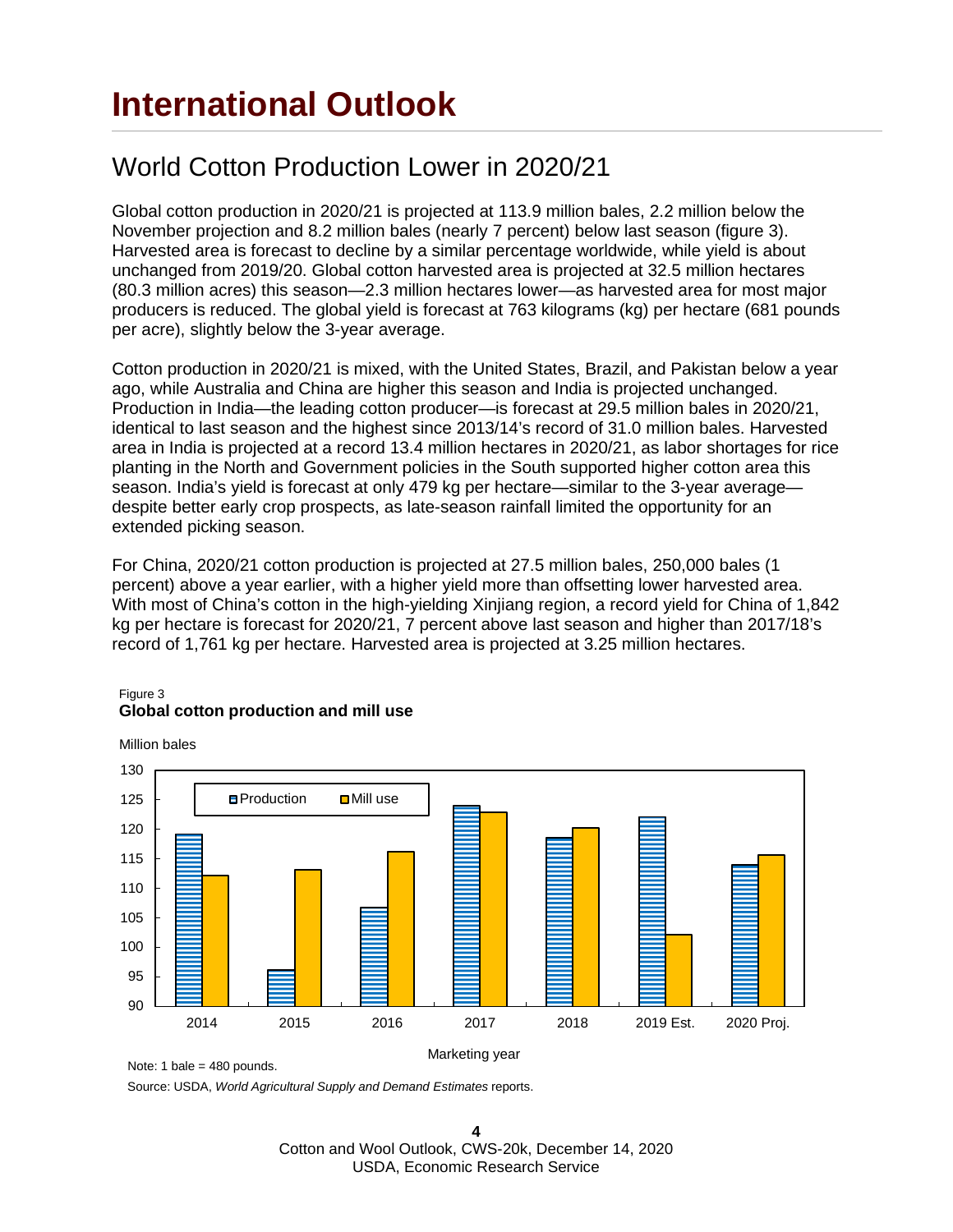Pakistan's production in 2020/21 is forecast at only 4.5 million bales, 27 percent (1.7 million bales) below a year earlier and the smallest crop there since 1983/84. Recent gin arrival reports support low crop prospects, with Pakistan's yield (445 kg per hectare) forecast at its lowest in more than 3 decades. In addition, harvested area of 2.2 million hectares is also the lowest since the early 1980s.

For the Southern Hemisphere countries of Brazil and Australia, 2020/21 cotton production is projected below 2019/20 for the former and dramatically higher for the latter. Brazil's cotton production is forecast at 12.0 million bales, 13 percent lower than 2019/20, as area is below a year ago and this season's forecast yield—1,686 kg per hectare—is below the 2019/20 record of 1,802 kg per hectare. In contrast, Australia's cotton production in 2020/21 is forecast to rebound to 2.4 million bales after last season's drought-impacted crop of only 625,000 bales. With rainfall to support dryland cotton production and replenish reservoirs for the irrigated crop this season, Australia's cotton area is expected to increase to 275,000 hectares in 2020/21.

### Global Cotton Mill Use Forecast Higher in 2020/21

World cotton consumption in 2020/21 is projected to expand 13 percent this season to 115.6 million bales after the dramatic decline experienced during the latter part of 2019/20 associated with COVID-19 pandemic impacts. As the global economy rebounds, growth in demand for cotton products is expected to support higher global mill use in 2020/21, albeit still below recent pre-pandemic levels. However, growth in cotton mill use is projected to rise for each of the major spinning countries this season.

China remains the leading spinner of raw cotton and the largest supplier of textile and apparel products to the world. In 2020/21, China's cotton mill use is estimated at 38.0 million bales, 5 million (15 percent) above the previous year but below the levels of the preceding 3 years. Cotton consumption in India is expected to rise 20 percent (4 million bales) to 24.0 million bales in 2020/21, as industry information indicates a rebound to the 2018/19 level is underway this season. Mill use in Pakistan is also forecast to expand, but at a slower rate than India, especially with Pakistan's significant crop decline this season. Pakistan's cotton mill use is forecast to reach 10.0 million bales, 800,000 bales above 2019/20.

Cotton mill use in Bangladesh is also projected to increase 800,000 bales in 2020/21 to 7.3 million bales, a return to its pre-pandemic level. In addition, smaller gains are expected for Turkey and Vietnam in 2020/21. For Turkey, a 400,000-bale rebound in cotton mill use is anticipated, with 2020/21 consumption reaching 7.0 million bales—slightly above 2018/19 but below the 2017/18 record of 7.55 million bales. For Vietnam, 2020/21 cotton mill use is forecast to improve to 6.8 million bales, 500,000 bales above the previous season but is expected to remain below its 2018/19 record of 7.0 million bales.

Despite dramatic global cotton mill use growth in 2020/21, world cotton trade is expected to rise considerably less as abundant cotton supplies in many consuming countries are worked through this season. In 2020/21, world cotton imports are projected at 43.2 million bales, with China accounting for 23 percent (10 million bales) of the total. Bangladesh and Vietnam are the next largest importers of raw cotton, with projections of 6.9 million bales and 6.8 million bales, respectively, which supports their growing textile industries. Global cotton exports this season are projected to expand mainly from Brazil and India. For Brazil, cotton exports are expected to rise 1.1 million bales to a record 10.0 million in 2020/21. For India, a second consecutive large crop is expected to provide an additional 1.8 million bales of exports, with cotton exports there rebounding to 5.0 million bales in 2020/21.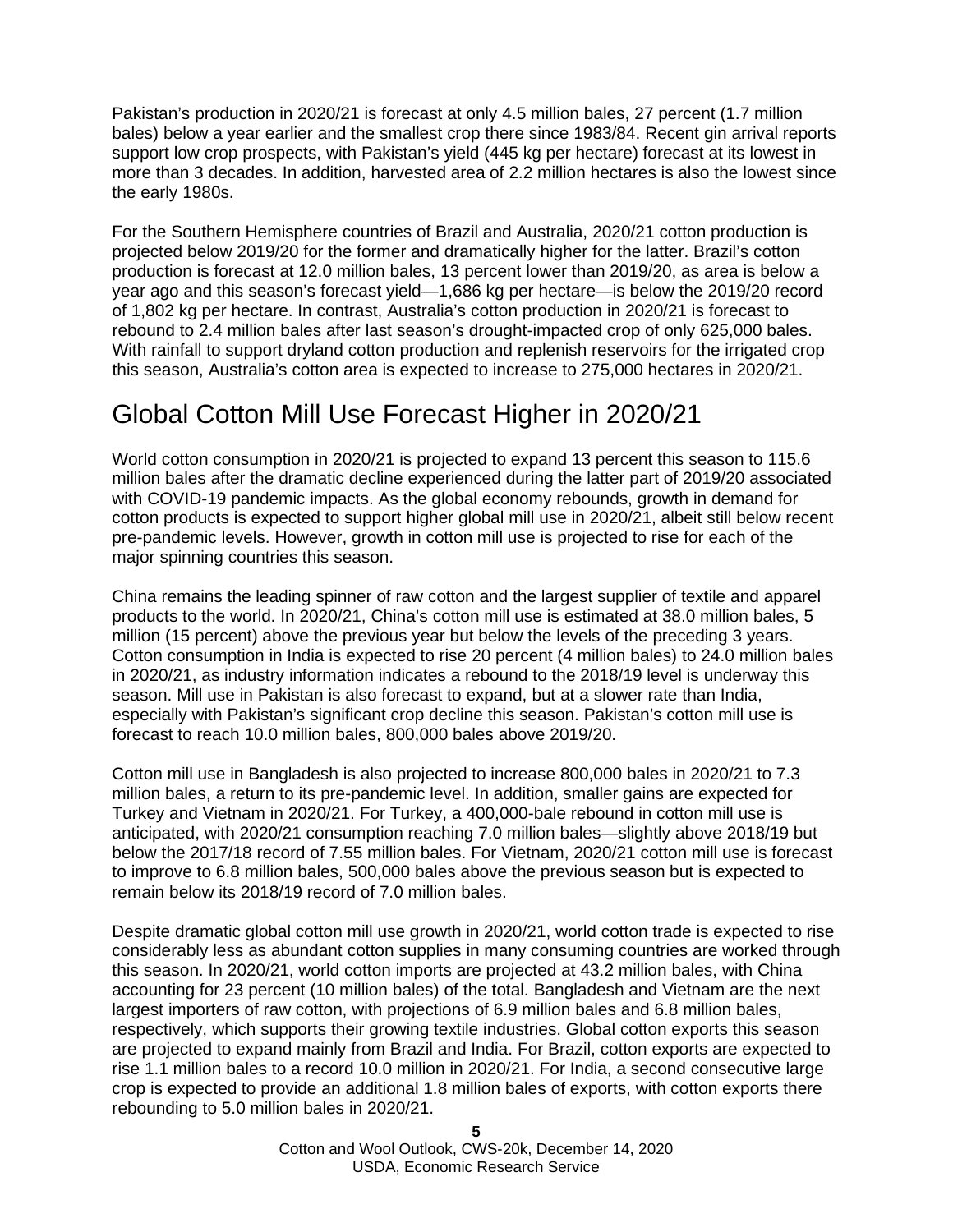### World Cotton Stocks Projected To Decrease in 2020/21

Global cotton stocks are projected at 97.5 million bales at the end of 2020/21, compared with 99.4 million bales last season and a record 106.8 million bales in 2014/15 (figure 4). Global stocks are expected to decrease in a number of countries this season but will be partially offset by an increase in India. Although China's cotton stocks continue to decrease, China remains the largest stockholder in 2020/21, accounting for 37 percent of global cotton stocks this season. China's total ending stocks are projected at about 36.3 million bales, or about 2 percent below 2019/20, as the decline slows from recent years.

In addition to declining cotton stocks in the United States, lower stocks are forecast for Brazil and Pakistan in 2020/21. For Brazil, ending stocks are forecast to decrease nearly 1 million bales in 2020/21 to 13.4 million bales, as larger export prospects reduce supplies there. For Pakistan, stocks are projected to decrease nearly 900,000 bales to 2.5 million bales as a result of a lower crop and increased mill use. In contrast, India's stocks are expected to rise 1.5 million bales (8 percent) to 19.4 million bales by the end of the season, as production more than offsets gains in consumption and net exports. Additionally, India's 2020/21 beginning stocks were boosted by large government procurement in 2019/20 as part of India's Minimum Support Price (MSP) program, and procurement has continued this season.

Based on the latest cotton supply and demand estimates, world cotton stocks are projected to decrease 2 percent in 2020/21 to 97.5 million bales, with stocks outside of China declining more than 1 million bales. In addition, the global stocks-to-use ratio is forecast to decrease for the first time in 3 years, reaching 84 percent in 2020/21. Consequently, the Cotlook A Index price is expected to rise from 2019/20's 71-cent average, with this season's expected price to average closer to 77 cents per pound.



### Figure 4 **Global cotton stocks and prices**

Sources: Cotlook and USDA, Interagency Commodity Estimates Committee.